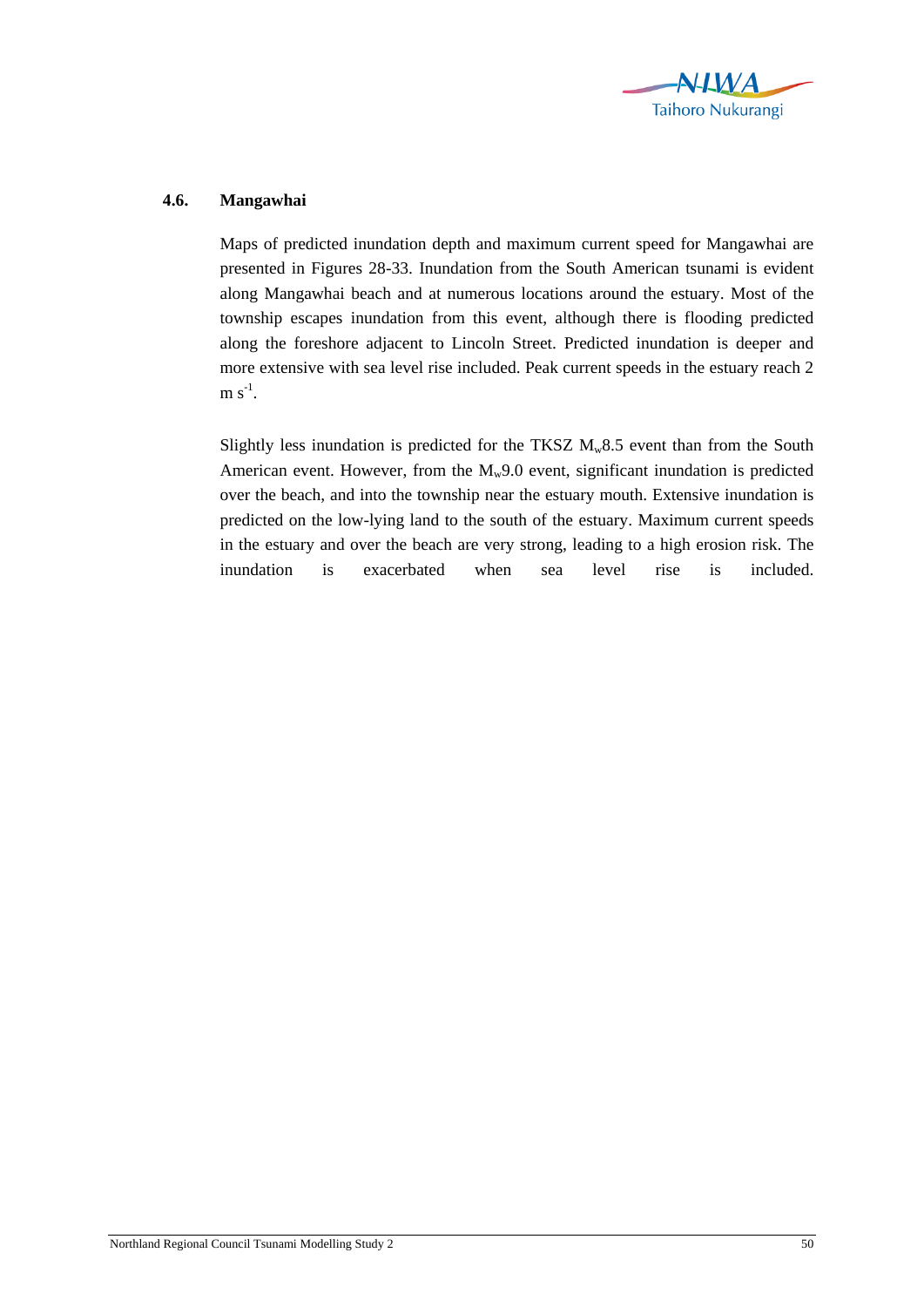



Figure 28: Mangawhai: Maximum inundation speed (upper) and depth (lower) plots for the South American tsunami scenario at MHWS (to extent of LIDAR).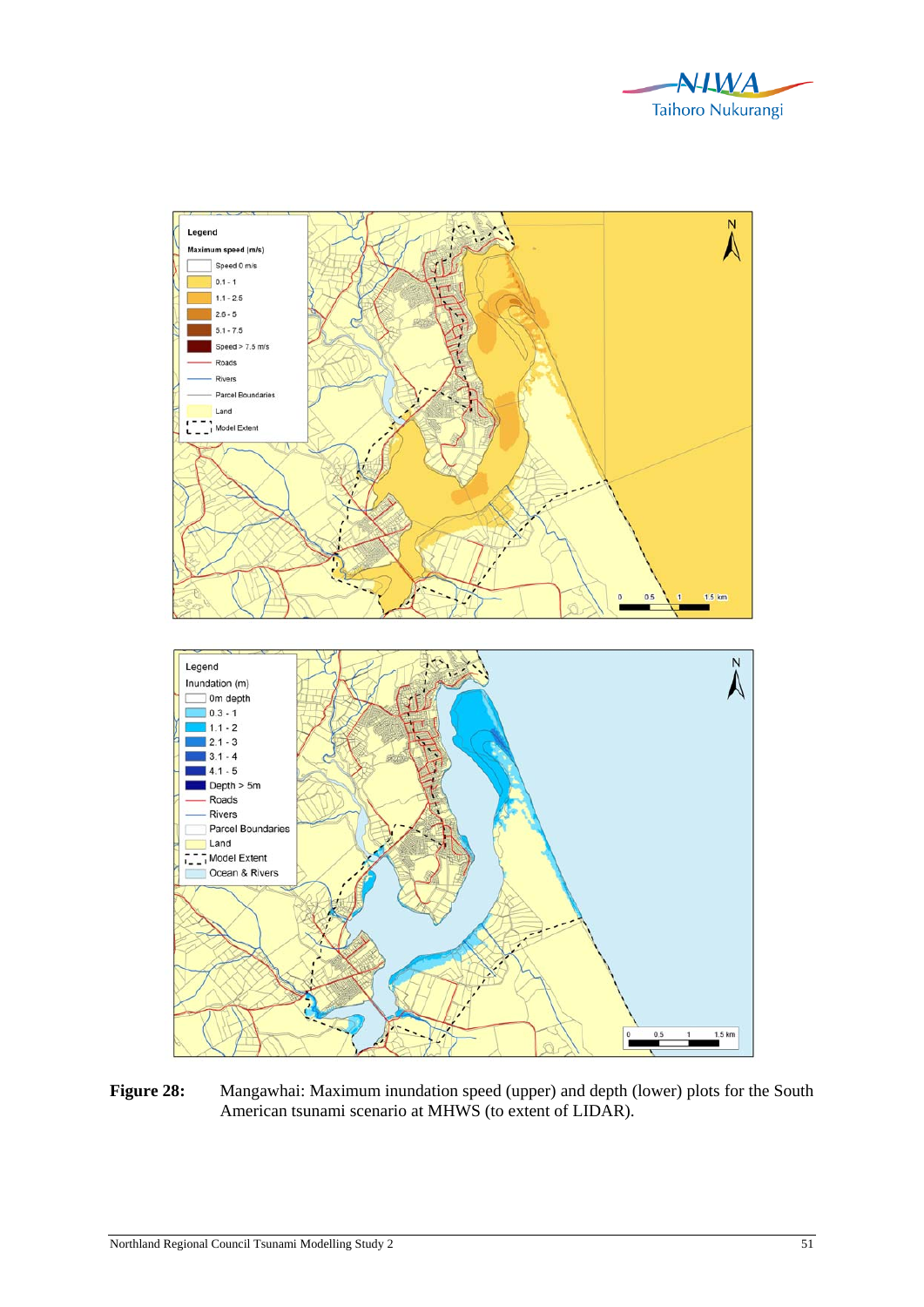



**Figure 29:** Mangawhai: Maximum inundation speed (upper) and depth (lower) plots for the South American tsunami scenario at MHWS + 50cm (to extent of LIDAR).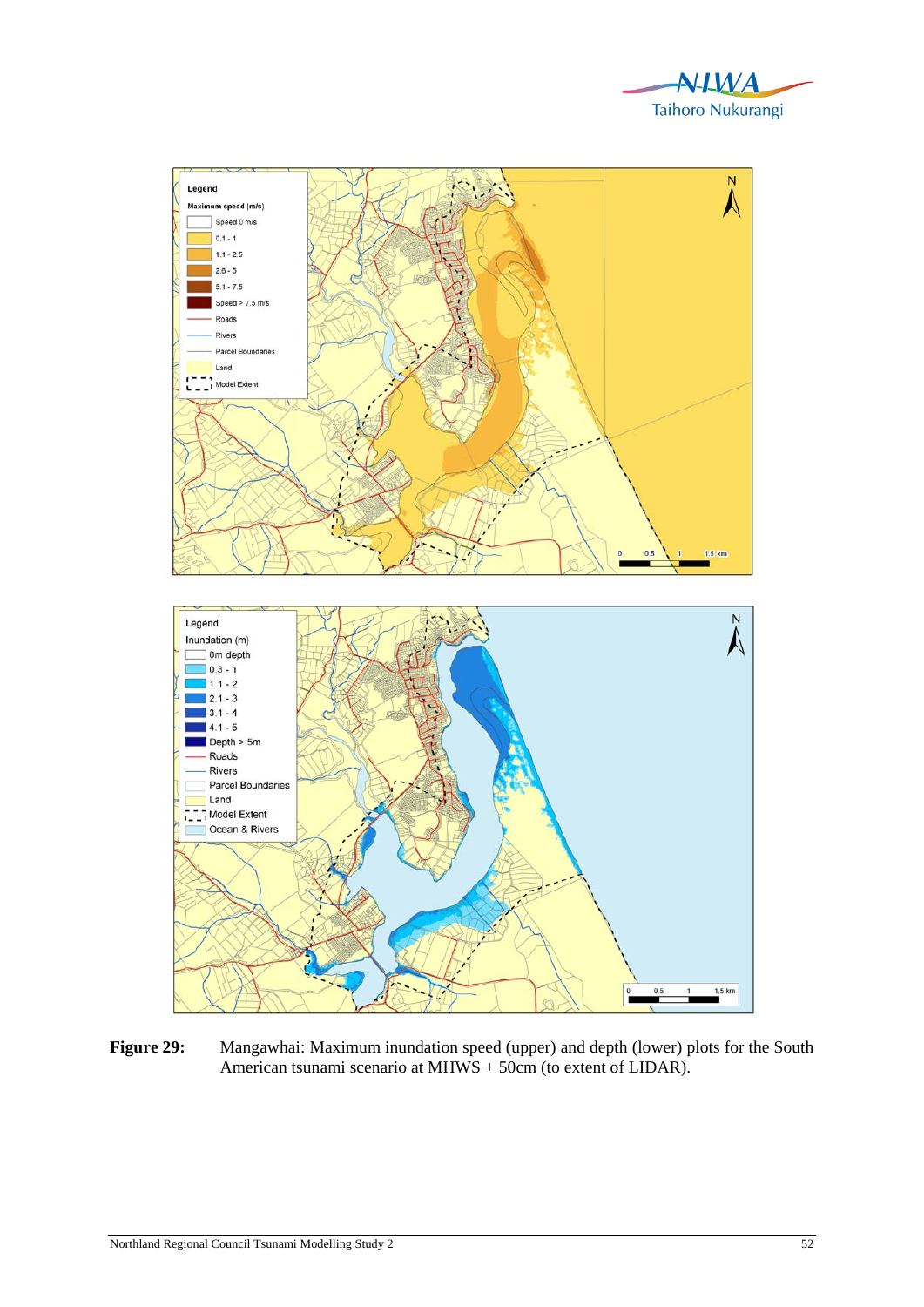



**Figure 30:** Mangawhai: Maximum inundation speed (upper) and depth (lower) plots for the Mw8.5 Tonga-Kermadec subduction zone scenario at MHWS (to extent of LIDAR).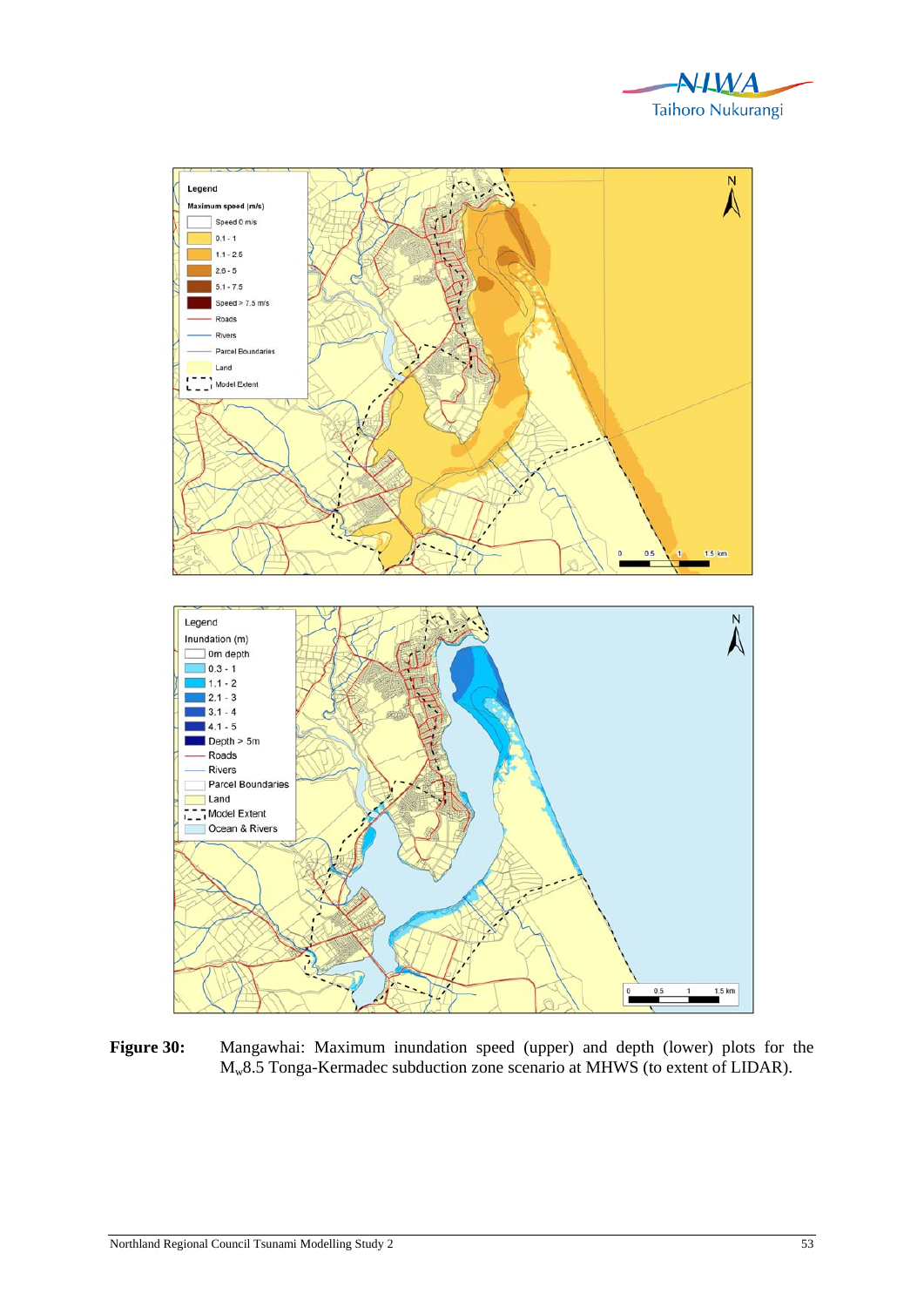



**Figure 31:** Mangawhai: Maximum inundation speed (upper) and depth (lower) plots for the  $M_w8.5$  Tonga-Kermadec subduction zone scenario at MHWS + 50cm (to extent of LIDAR).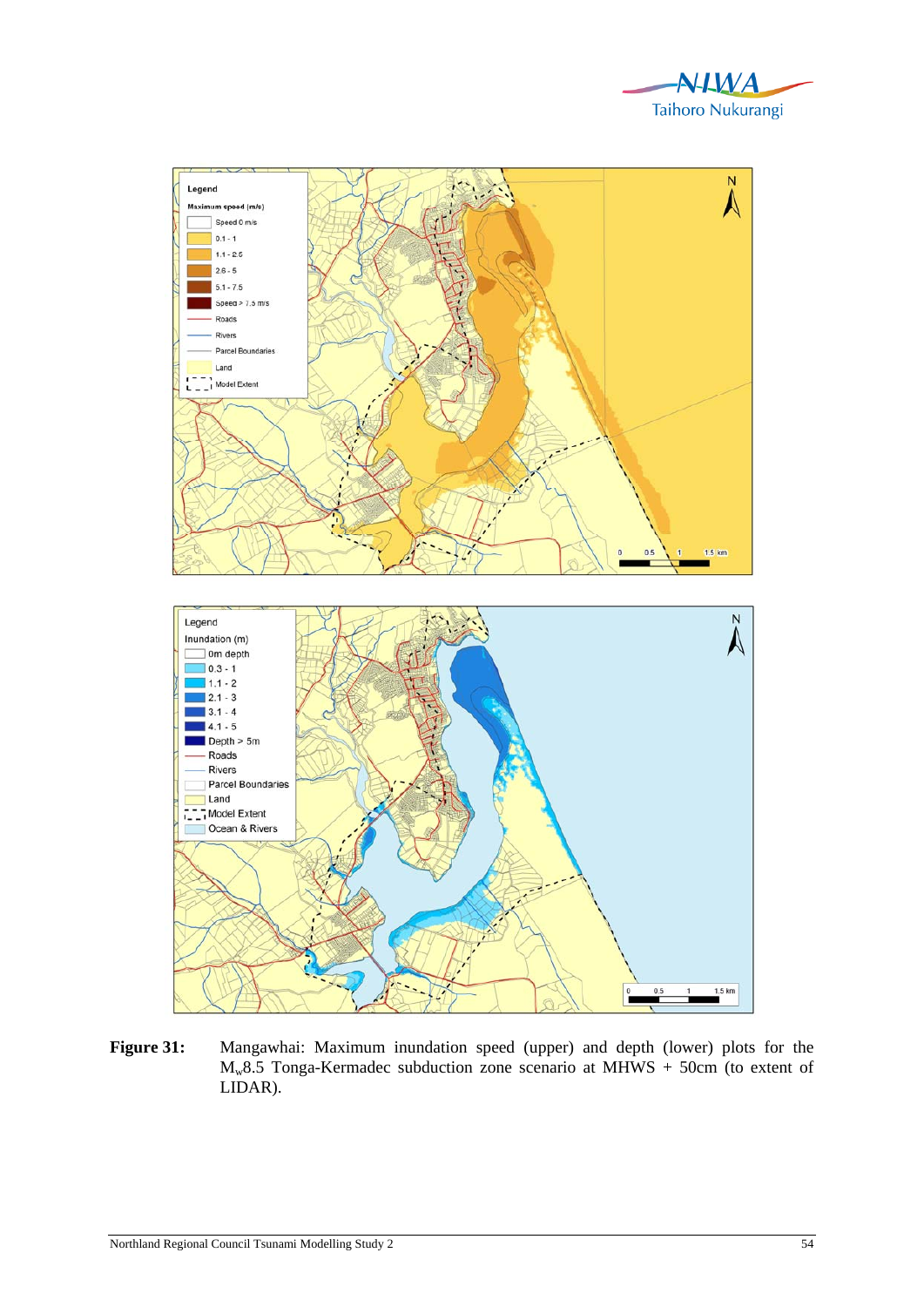



**Figure 32:** Mangawhai: Maximum inundation speed (upper) and depth (lower) plots for the Mw9.0 Tonga-Kermadec subduction zone scenario at MHWS (to extent of LIDAR).